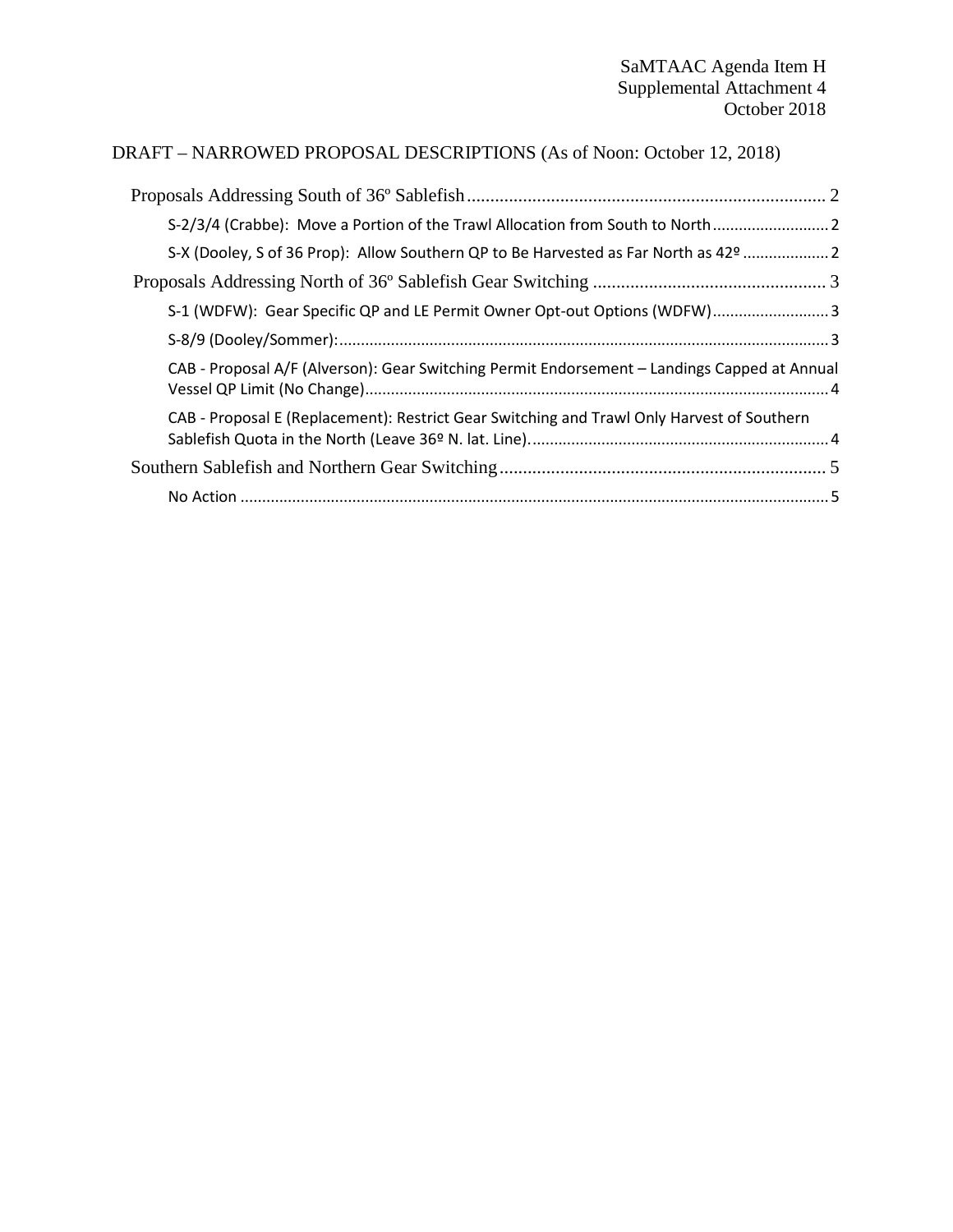## Proposals Addressing South of 36º Sablefish

#### <span id="page-1-1"></span><span id="page-1-0"></span>S-2/3/4 (Crabbe): Move a Portion of the Trawl Allocation from South to North

Move a portion of sablefish south trawl sector allocation between south and north using an attainment based formula annually.

- a) A percentage of un-obtained quota pounds in a particular year would be moved to the northern allocation the following season.
- b) When obtainment of sablefish south reaches a predetermined percentage of the current allocation, a percentage of the sablefish south quota which was previously moved north would be returned to the sablefish south allocation the following season.
- c) Sablefish allocation moved back to the south would not exceed sablefish south allocation determined from survey data/assessment.
- d) Sablefish south allocation would not be reduced below X percent (example 25%) of the southern trawl allocation as determined from survey data/assessment.

#### <span id="page-1-2"></span>S-X (Dooley, S of 36 Prop): Allow Southern QP to Be Harvested as Far North as 42º

- Status Quo
	- a) Line and Fishery remains unchanged: No quota reallocation and unlimited gear switching is allowed by **vessels** using South Sablefish in the south (36 degrees)
- Option
	- a) Split South quota share into two separate categories. They would be identified as "South A" and "South B"
	- b) South B can be harvested below the 36 degree North latitude line with any gear. In Addition, "South B" can also be harvested with **Trawl gear only**  from the 36 degree North Latitude line to the 42 degree Latitude line.
	- b) The annual percentage of quota share for "South B" would be determined by identifying the total unharvested South quota in the previous year and reducing that amount by **50 percent**. This percentage of unharvested South Quota would be the sum of unharvested "South A" plus the amount of South B harvested by trawl above 36. any unharvested "South B"
	- c) The annual percentage of quota share for "South A" would be the remainder of the total South allocation after the above outlined procedure is applied to identified the total "South B" allocation. (Total South minus identified "South B" equals "South A")
	- d) South A" can be harvested as described in Status Quo description above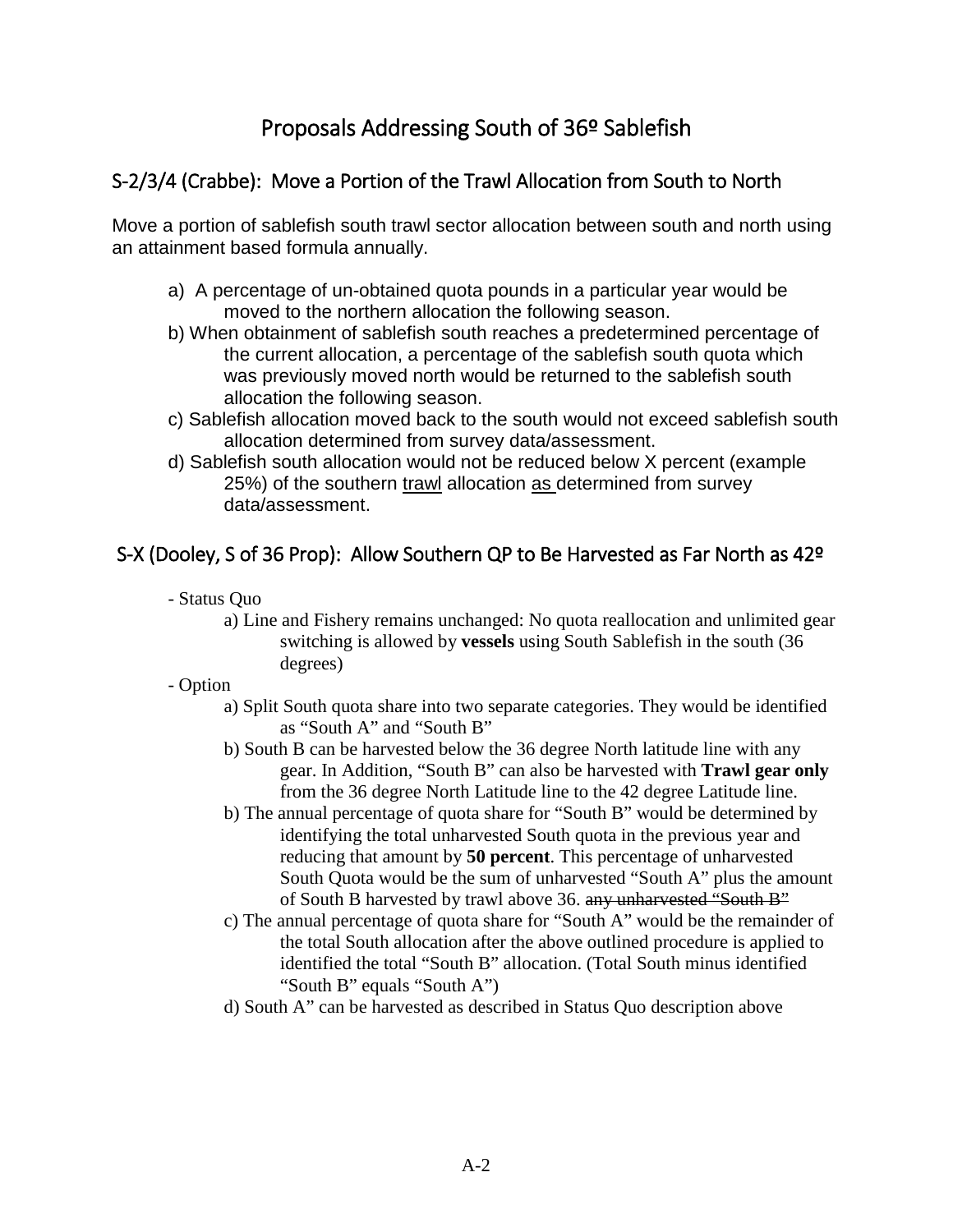# <span id="page-2-0"></span>**Proposals Addressing North of 36º Sablefish Gear Switching**

## <span id="page-2-1"></span>S-1 (WDFW): Gear Specific QP and LE Permit Owner Opt-out Options (WDFW)

- 1. At the start of the year, QS accounts would receive a specified percentage of their QP as "trawl only" and the remainder as "any gear" (the Council will determine the percent of each as part of its final recommendation). These percentages are applied to QP prior to deposit in any vessel account and are tracked as "trawl only" QP (e.g., TSBL) and "any gear" QP (e.g., SBL).
- 2. On September 1 of each year all the remaining sable fish  $QP (TSBL + SBL)$  becomes "any gear" QP (SBL).

#### SubOption 1: No Opt-out.

SubOption 2: Opt-out option for everyone. All QS account owners have a one-time opt-out designation. **By opting out 100% of the QP issued to that QS account would remain "any gear."**

SubOption 3: Opt-out option for qualified fixed gear participants. All permits that had primarily used fixed gear have a one-time opt-out designation. Qualifying criteria for the QS account:

- a. XX% of landings of QS account QP had been with fixed gear
- b. 100% of landings of QS account QP had been with fixed gear

SubOption 4: Use the control date for qualifying criteria for the QS account.

New entrants would be subject to the percentages applying for those that do not opt-out.

#### <span id="page-2-2"></span>S-8/9 (Dooley/Sommer):

#### **Gear switching limitation North of the 36 line: Active Trawler Designation with History-Based Exemption**

- o Gear switching only allowed if the vessel/permit (TBD) has an annual Active Trawler designation or a history-based exemption
	- To qualify for an annual Active Trawler designation: vessel/permit had at least X trawl gear landings totaling at least X pounds with trawl gear in the prior calendar year(s)
	- To qualify for a history-based exemption: vessel/permit made gearswitched landings of at least X lbs of sablefish (TBD) in at least 3/4/5 (TBD) years prior to the control date
- o Annual gear-switching limits:
	- Active trawler: X% of the annual trawl allocation of northern sablefish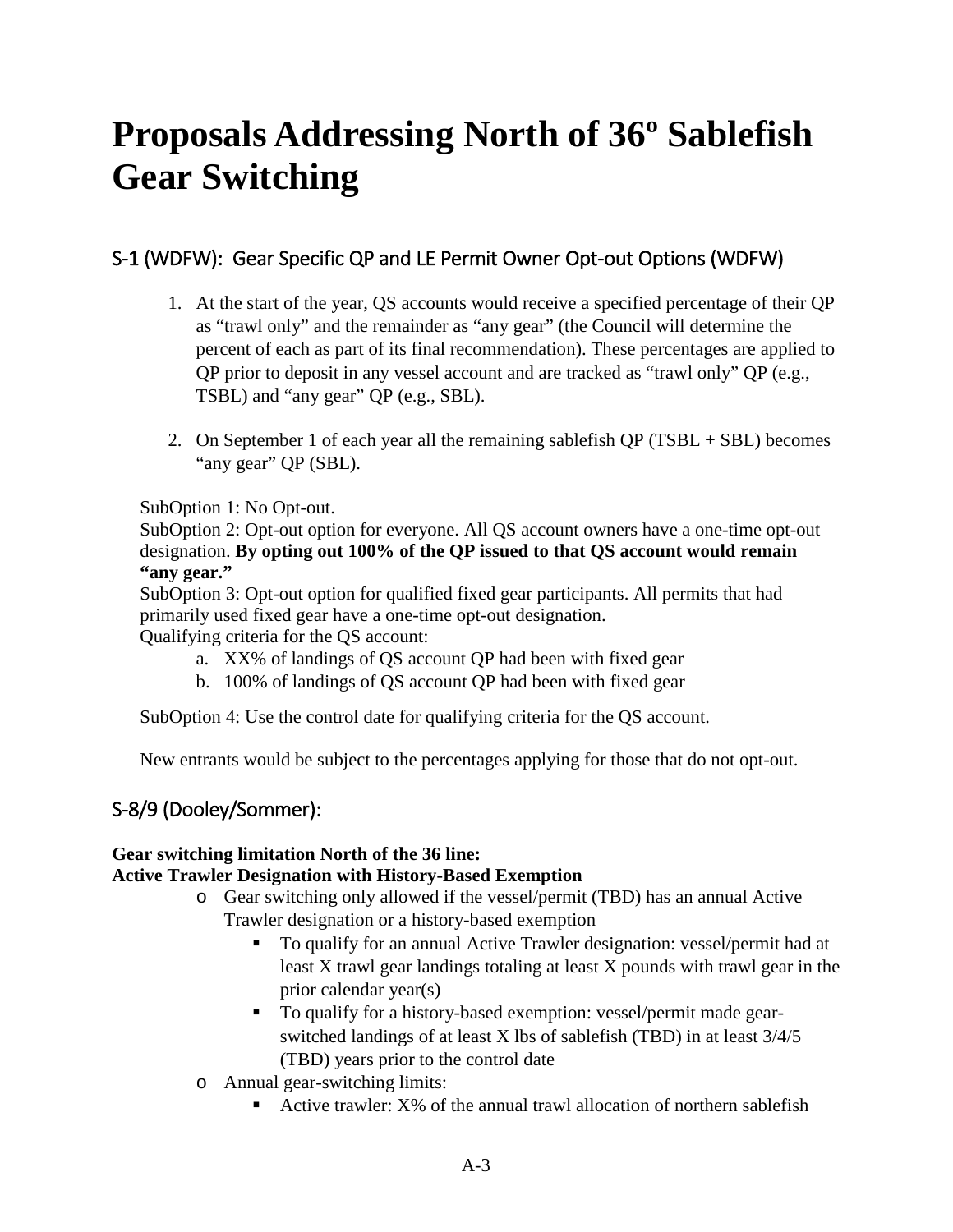- Exempted vessel/permit:
	- Option 1: maximum amount of sablefish landed with non-trawl gear in any year between 2011 and the control date, as a % of the annual trawl allocation
	- $\triangleright$  Option 2: Less than the amount under Option 1 (TBD, intended to reduce the total potential gear-switched sablefish landings by all exempted vessels to 25% or less). Reduction could be applied immediately or phased in over 10 years.
- o Exemption transferability/expiration options:
	- Option 1: Exemption is non-transferable and expires when the vessel/permit ownership changes (ownership-based sunset).
	- Option 2: Exemption may be transferred one time with a change in ownership of vessel/permit
	- Option 3: Exemption is permanent/freely transfers
	- Option 4: Exemption expires after 10 years

#### <span id="page-3-0"></span>CAB - Proposal A/F (Alverson): Gear Switching Permit Endorsement – Landings Capped at Annual Vessel QP Limit (No Change)

- 1. Gear switching requires an endorsement on a
	- o Option 1: vessel
	- o Option 2: vessel's trawl limited entry permit.
- 2. Qualification: To qualify for an endorsement, a trawl **permit/vessel (depending on option)** must have been used with a gear switching vessel prior to September [1](#page-3-2)5, 2017.<sup>1</sup>
- 3. Each endorsed gear switching permit will have an annual vessel QP limit for sablefish caught by gear switching **equivalent to the annual vessel QP limit for sablefish** (4.5% for sablefish north and 15% for sablefish south, i.e. no special limit for gear switched vessels).
- 4. Gear switching endorsements transfer with the limited entry **permit/vessel (depending on** option).

### <span id="page-3-1"></span>CAB - Proposal E (Replacement): Restrict Gear Switching and Trawl Only Harvest of Southern Sablefish Quota in the North (Leave 36º N. lat. Line).

- 1. Each vessel's annual gear-switching limit for sablefish north of 36º N. lat. is either
	- a. the annual vessel QP limit for northern sablefish (for vessels with an exemption); or

<span id="page-3-2"></span><sup>&</sup>lt;sup>1</sup> The permit must have been associated with the vessel at the time the gear switching occurred.